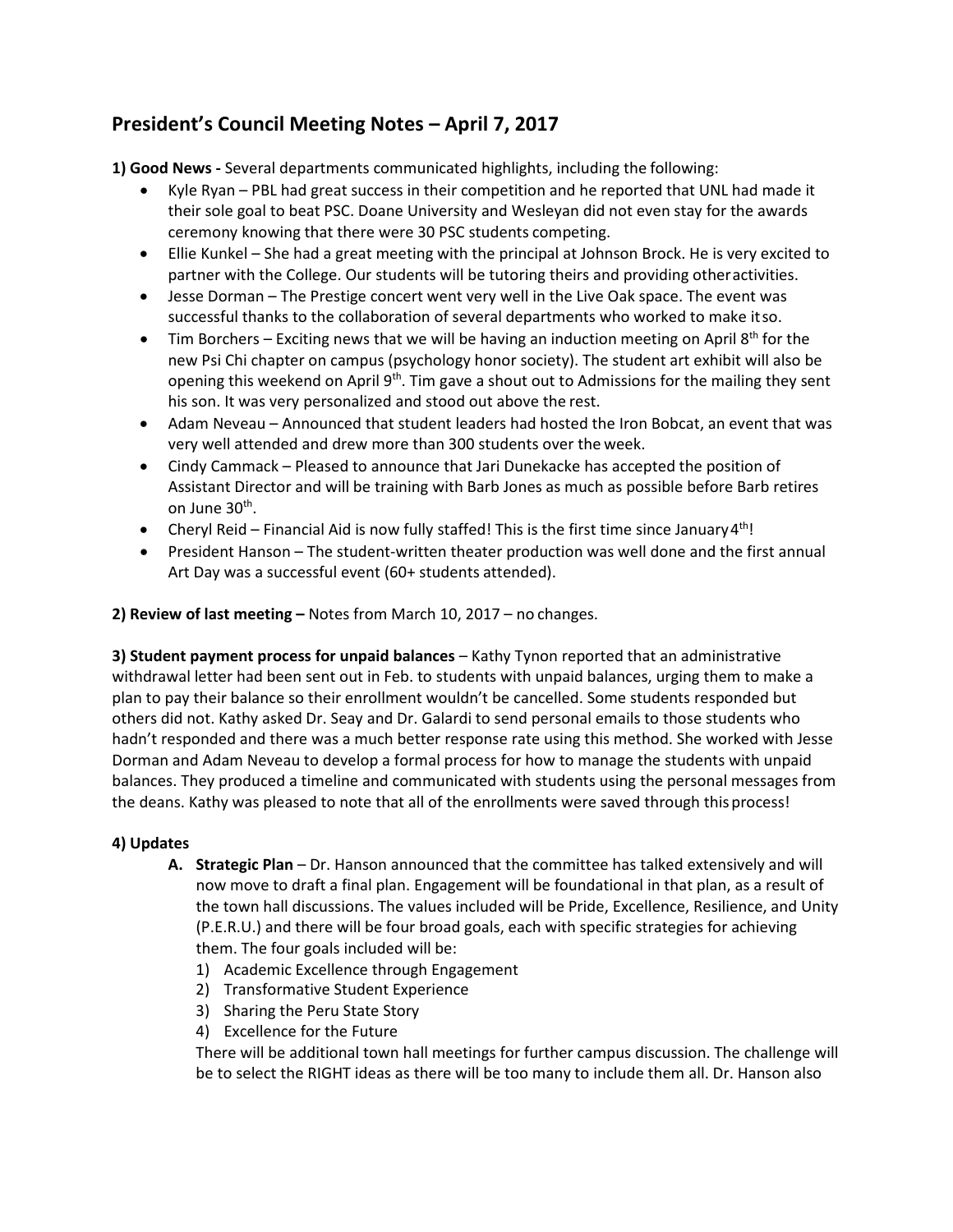reported that the overall vision will focus on transforming student lives, which highlights the strength of the College.

- **B.** Ruffalo Noel Levitz consultation Cindy Cammack thanked all who participated in these sessions. She has received a 57-page report from RNL and has shared with the VPs and with the freshman recruitment committee. The report will be posted/shared with the campus community as well. Cindy has 28 observations and recommendations including data issues/collection, proactive referral strategy, using nice mailers in recruitment process, and additional financial aid training with admissions staff.
- **C. Budget**  Kathy Carroll gave the updates:
	- 1) Current year: The legislature cut the PSC budget by 4% (\$421,000). Most of this amount was absorbed by salary savings and some excess revenue. She is still hoping to have extra funds at the end of the year to use on some additional projects.
	- 2) Next year: The legislature is still debating in committee. A former PSC student, Rachel Henry, gave a great testimony for the College. We will know in about one month what the appropriation for next year will be. A slight increase has been proposed, but that will not be enough to cover the necessary items. The Budget Committee has been very helpful in determining where the cuts will be so as to spread them out evenly.
- **D. Facilities –** Kathy Carroll reported on the following:
	- 1) Fencing will go up around the theater very soon for the demolition of the 3-story section on the south end. A few trees will be lost in the process but new trees will be planted. Geo-thermal heating/cooling will be installed. The work is being done by the same contractor that worked on the field house. It is scheduled to be completed July2018.
	- 2) The demolition of Neal Hall has been completed, although clean-up is stillunderway.
	- 3) Campus Services has a projects page that is being updated regularly. Pleasevisit the page for news and photos on various facilities projects: **<http://www.peru.edu/services/projects>**
	- 4) The fountain will be moved to a new location on the quad, hopefully near the spot where the original fountain stood. The plan for this is being developed.
	- 5) Dr. Borchers noted that it is a juggling act to schedule events in the AWAC with the theater being closed. There will be a meeting on Tuesday, April 18<sup>th</sup> in the AWAC skybox for discussions on this matter.
- **E. Sesquicentennial**  Dr. Hanson announced that the new business cards have the sesquicentennial motto on them. He invited all to attend commencement on May  $6<sup>th</sup>$  as this will be the sesquicentennial kick-off and the governor will be giving the keynote address. Other dates to keep in mind are June 20<sup>th</sup> (Charter Day commemoration, with both daytime activities and evening reception/banquet) and October 28<sup>th</sup> (Homecoming). Please visit the PSC 150 web page for details and registration **<http://www.peru.edu/150/>** .
- **F. VPEMSA Transition Plan –** Dr. Hanson offered congratulations to Dr. Jesse Dorman who has accepted the VPEMSA position and will begin duties on July  $1<sup>st</sup>$ . The search has begun for a new Dean of Students with the hope that the position will be filled when Jesse transitions to VPEMSA. Dr. Hanson noted that the transfer of Athletics oversight will be a gradual transition to Dr. Dorman over the remainder of 2017.